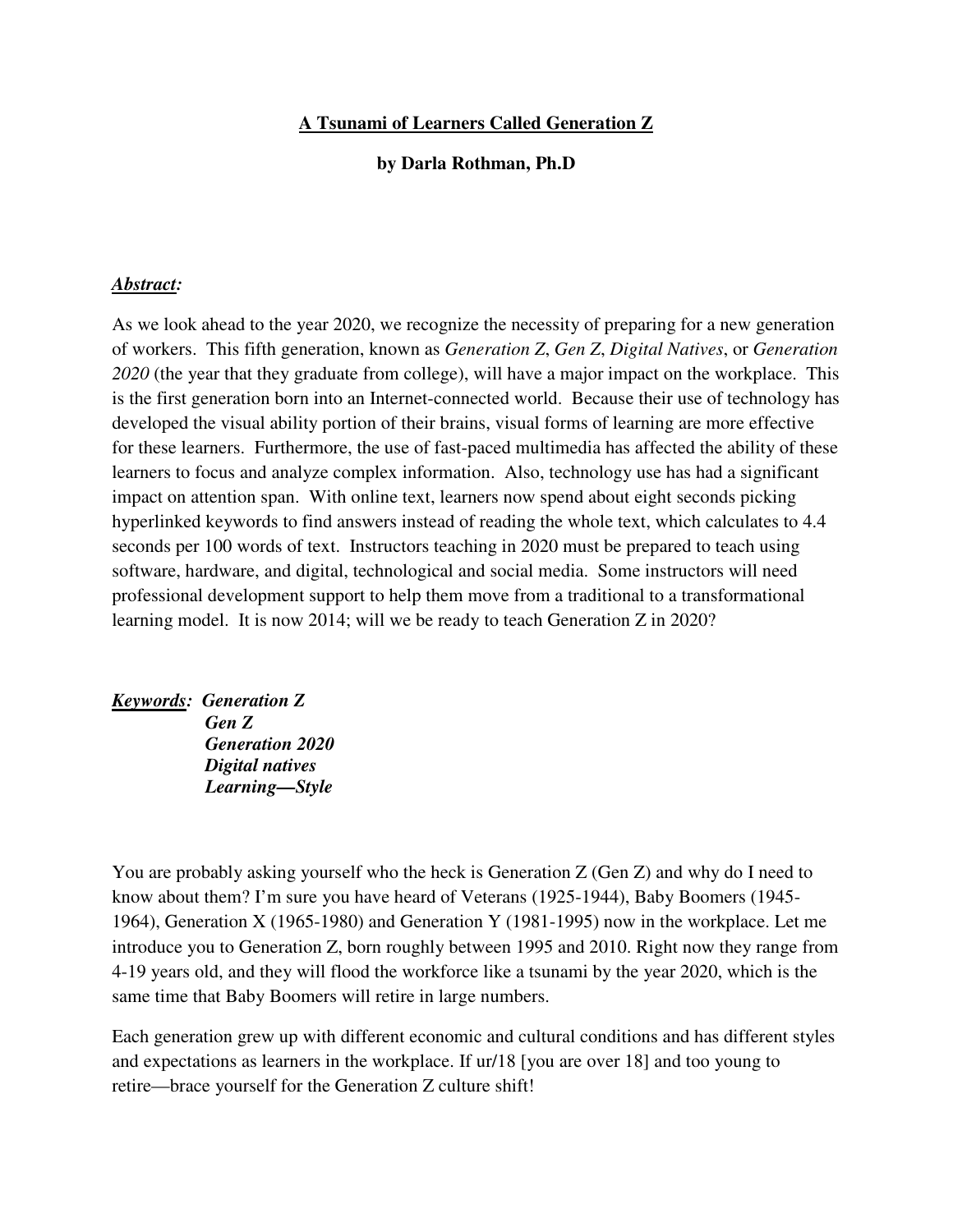- Other generations say "When the going gets tough, the tough get going." Generation Z says "When the going gets tough maybe you should try another route."
- Other generations say "If at first you don't succeed, try, try again." Generation Z says "If at first you don't succeed maybe you shouldn't be here."

Generation Z has experienced a global recession, global warming issues, the rise of mobile devices, and cloud computing. They have also experienced Hurricanes Katrina and Sandy, the 9/11 attacks on America, and wars in Iraq and Afghanistan. They come from smaller families with older parents who have traditional values and mothers who work outside the home. Their lives have been tightly scheduled, monitored, and bubble–wrapped (protected). Don't be surprised when a potential employee asks if a parent can come with him/her to a job interview!

A few of their nicknames include the Generation 2020, Internet Generation (IGen), Digital Natives, Screensters, and Zeds. This generation is tech-savvy and prefers to communicate using social media over direct contact with people. They are the first generation born into an integrated and globally connected world where the Internet has always been available.

They may have cut their baby teeth on their mother's cellphone. Since they have used various technologies from a very young age, it is a seamless part of their lives, just like breathing. A recent study found that more than half of teenagers don't wear a wristwatch because they use their smartphone to tell time, get directions, or take a picture.

Some research has shown that the brains of Generation Z (Digital Natives) are structurally different than those of earlier generations. This has nothing to do with genetics and everything to do with how we use our brains to respond to things in our environment. The brains of Generation Zs have become wired to sophisticated, complex visual imagery. As a result, the part of the brain responsible for visual ability is far more developed, making visual forms of learning more effective. Auditory learning (lecture and discussion) is very strongly disliked by this age group. Interactive games, collaborative projects, advance organizers, challenges, and anything that they can try and see are appreciated.

Many sources say that Gen Z is good at "multitasking," but the human brain has limited ability to do that. A better term is "task switch," and while this generation is better at this than previous generations, there is a price to pay. A neuropsychiatrist at Harvard Medical School calls this trend "Acquired Attention Deficit Disorder (AADD)" to describe changes to the brain that are seen where Generation Z uses technology. This results in the inability to focus and analyze complex information or issues. It is believed that our constant bombardment of small bits of information from Twitter, Facebook or TV with its six second patterns of imaging is rewiring the brain to expect information to be delivered in short, rapid bursts.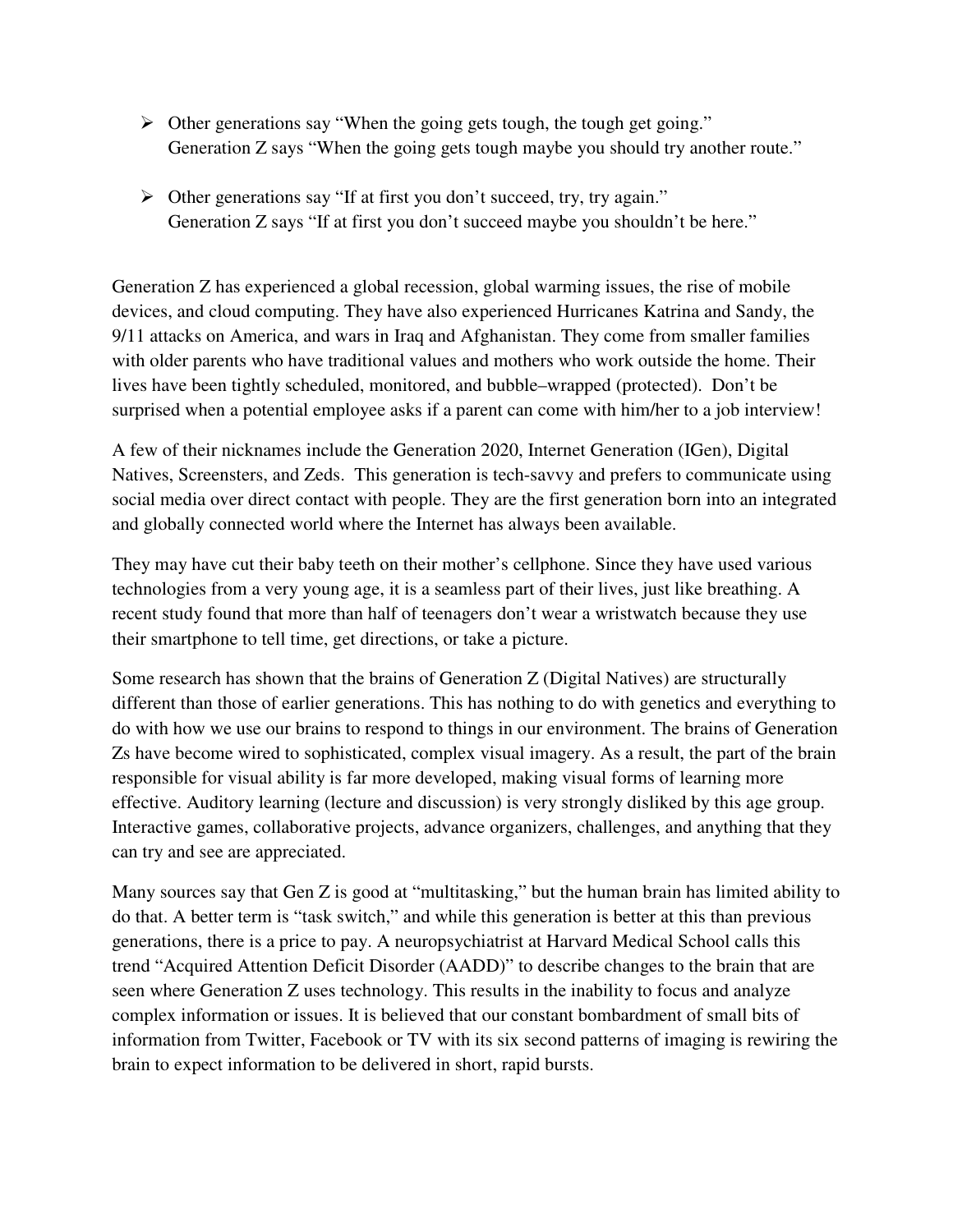Among instructors there is some consensus that the attention span of this generation is more limited when compared to earlier generations. Continued interactions with a fast-paced, sensoryladen, multimedia environment predispose/influence a brain to a shorter attention span. In the classroom, the average student's attention span is seven to ten minutes; but online, it is now eight seconds. That has a lot to do with hypertext, which encourages learners to point or click on a link to get the information they need without reading all of the text. "Keyword spotting" is a preferred strategy to locate needed information. Otherwise, the average person only spends two seconds per web site while searching.

When learners are shown online text and content, they generally want to look at color images and read less than 20% of text. That calculates to 4.4 seconds for every 100 words on the page. Forty-three percent of teenagers want to learn on the Internet and not use paper-based materials. Thirty-eight percent prefer blended learning and 16% prefer using books to learn.

# **How is Generation Z different from previous generations?**

- $\triangleright$  They have never known a world without Internet, cell phones, or iPods.
- $\triangleright$  They are tech savvy and in constant contact with people 24/7 using Facebook or Twitter.
- $\triangleright$  They want technology that is easy to use and will solve their problems, help coordinate their activities, or provide them with relevant people or information.
- $\triangleright$  Their brains are affected by internet use. They find answers to questions in Google and YouTube, but they lack the critical thinking skills to evaluate sources.
- $\triangleright$  Have low/no tolerance for being without digital resources.
- $\triangleright$  They have never had to use a library card catalog or rummage through shelves to find a specific book.
- $\triangleright$  They don't use a wrist watch or alarm clock because they use their smartphone for that.
- $\triangleright$  Instead of reading an article, they want to watch a video (YouTube) that summarizes it.
- They may never send an email: [that is "so yesterday"]. Why email when you can text, instant message, tweet or FaceBook?
- $\triangleright$  They use a texting "slanguage." Examples: Cray Cray (when life is too crazy for one word), Probs (other generations say probably), Totes (used to show agreement—totally), XOXOX (used to end any text. For Baby Boomers it means sincerely yours), V (very) and I (because I am the center of everything).

## **What does Generation Z need to engage in learning?**

- Fast delivery of content with complex graphics. They are kinesthetic, experiential, handson learners who prefer to learn by doing rather than being told what to do or by reading text. Learning is not a spectator sport.
- Prefer random access, graphics first, connected activities. They have a need for speed and instant gratification.
- Interested in interactive multimedia such as World of Warcraft or Second Life.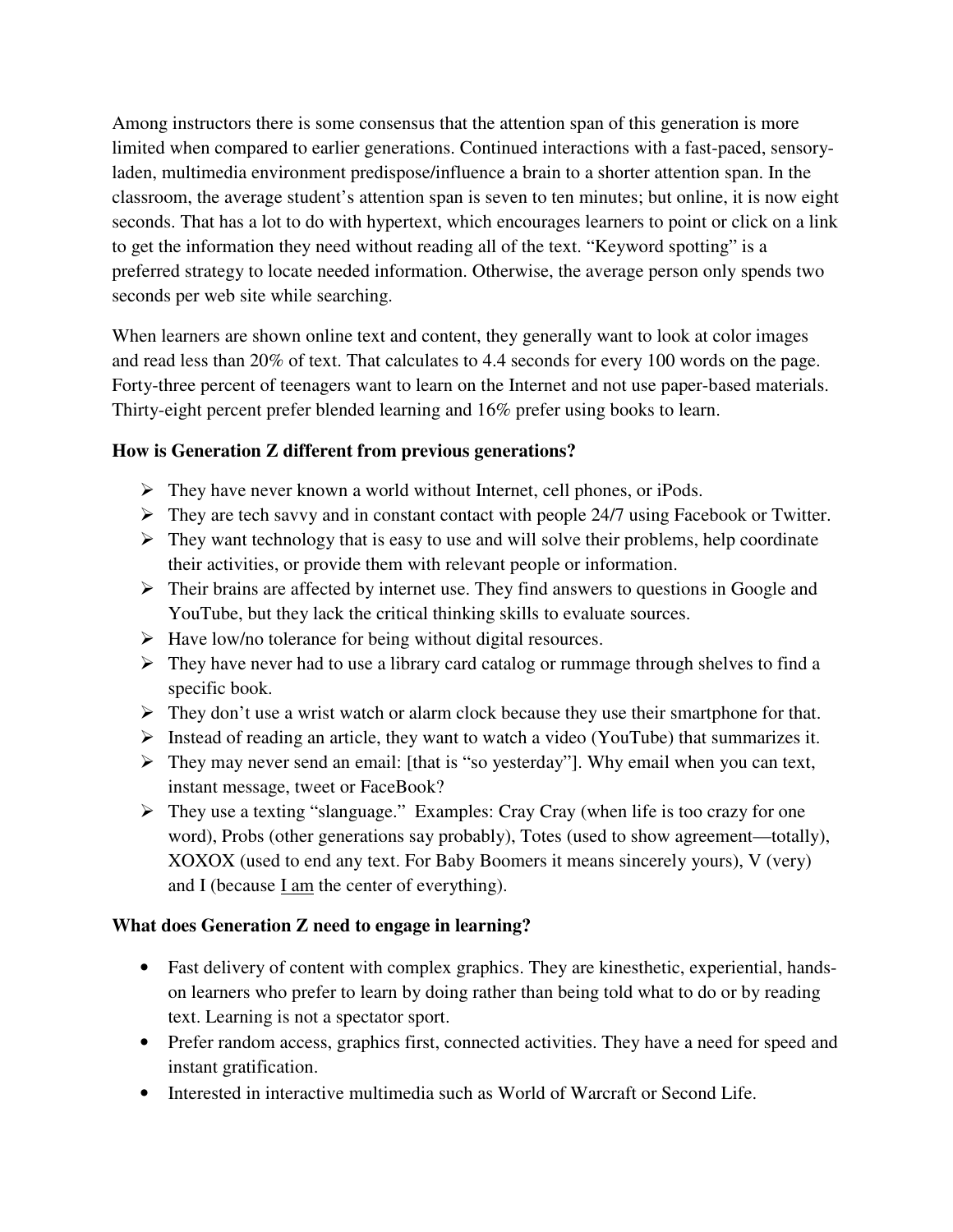- Integration of continuous grading, instant feedback, clear goals, rewards, challenges, and positive reinforcement.
- Task switching (multitasking) has given them a short attention span. They may be hard to teach, easily bored and ready to move into the next thing. Due to this, learning needs to be delivered in smaller "bites."
- Gen Z will learn more effectively if they are left to solve problems and find solutions by trial and error. Their gaming experience has centered on solving problems before they can move to the next level. They will continue to work on a level of a game for a long time because they realize that each time they fail, they have just learned one more strategy and now know that it won't work.
- Ability to express opinions in small group discussions and Question & Answer sessions.
- Access to too much data makes Gen Z go for the quick answer rather than the longer problem-solving approach.
- Gen Zs do not take the time to determine the reliability of their information. Library resources are more accurate than search engines (Google), but don't fit Gen Z's need for speed, convenience, or ease of use.
- Cheating and hacking are considered brilliant in Gen Z's world, but not so in the education world. Instructors don't reward short cuts.
- Gen Z must learn to discover, curate, and manage information. Focus on critical thinking and problem solving instead of memorizing information.
- Prefers to work in teams/small groups. Creativity and collaboration are natural to them, whether it is a spontaneous or structured activity.
- Flexibility to learn in the way that works best for them. They need options to choose from, so learning can be personalized. This makes them more reflective and independent learners than other generations.

The classroom challenge is that learners are now digital and many instructors (digital immigrants) are still analog; i.e., they teach and put knowledge into students' heads instead of being a facilitator of learning. Instructors are at a disadvantage because they aren't as comfortable with technology as their learners, and yet they must be prepared to teach the "content of the future" using software, hardware, digital, technological, and social media. There is a need to provide meaningful, tech-focused, professional development for instructors as they transition from a traditional learning model to one that is transformational.

Generation Z in the Workplace